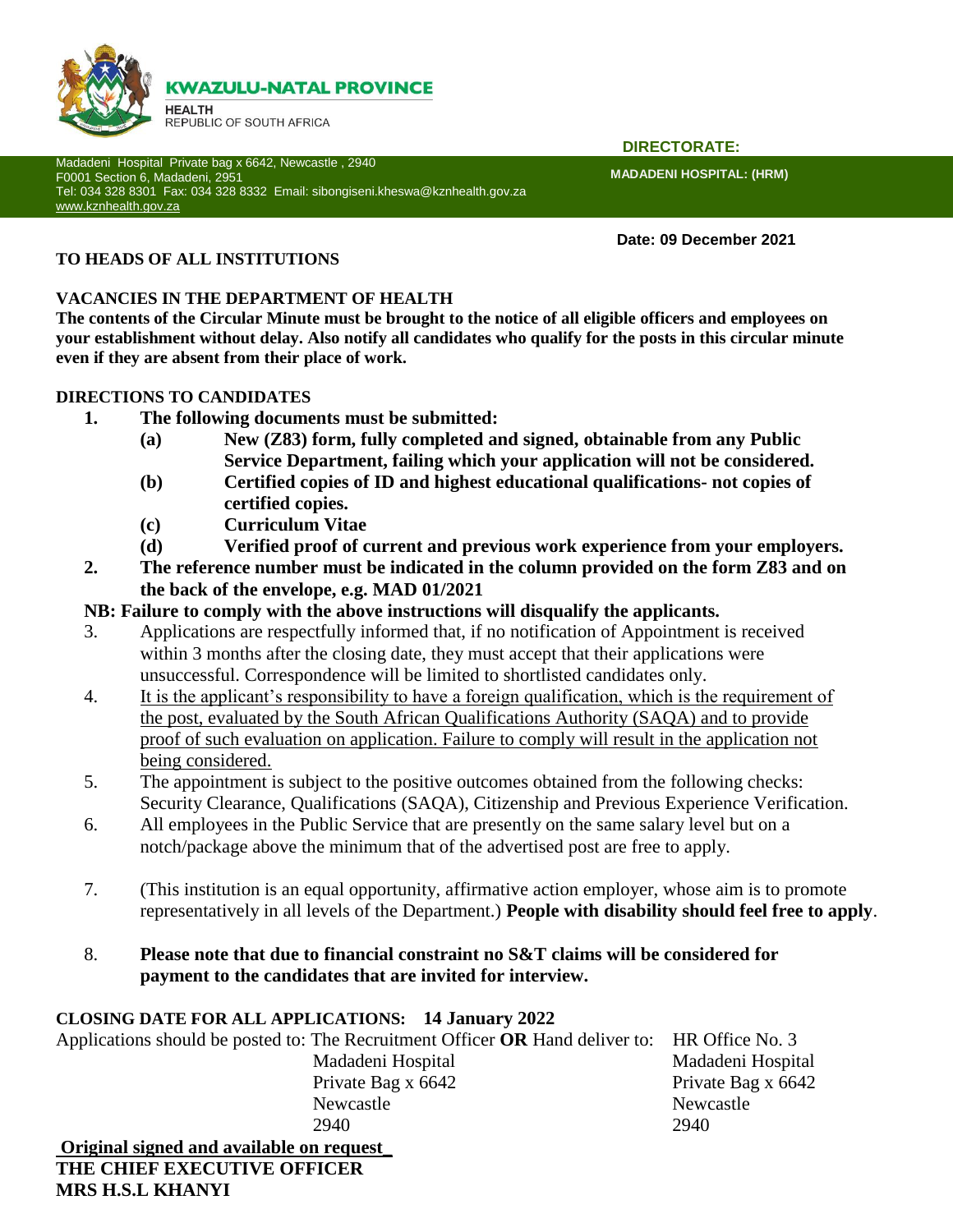| <b>POST</b><br><b>EQUITY TARGET</b><br><b>NO. OF POSTS</b><br><b>CENTRE</b><br><b>REFERENCE</b><br><b>SALARY (all-inclusive packages)</b> | : CLINICAL PSYCHOLOGIST (GRADE 1-3)<br>: AFRICAN MALE<br>: 01<br>: MADADENI HOSPITAL<br>: MAD 24/2021 |
|-------------------------------------------------------------------------------------------------------------------------------------------|-------------------------------------------------------------------------------------------------------|
| Clinical Psychologists Grade 1                                                                                                            | :R724 062.00 - R796 041.00 per annum                                                                  |
| Clinical Psychologists Grade 2                                                                                                            | :R844 884.00 - R937 704.00 per annum                                                                  |
| Clinical Psychologists Grade 3                                                                                                            | :R980 529.00 - R1 155 006.00 per annum                                                                |

#### **MINIMUM REQUIREMENTS POST**

- Master's Degree in Clinical Psychology Plus
- Registration certificate with Health Professional Council of South Africa (HPCSA) as Independent Psychologist
- Proof of current registration in 2021
- **Certificate of Service (Proof of Work Experience) from previous and current employer endorsed and stamped by HR must be attached.**

#### **EXPERIENCE**

| Clinical Psychologists 1: | None after registration with the Health Professional of South Africa (HPCSA)<br>in respect of RSA qualified employees who performed community service as<br>required in South Africa.                                                                                                               |
|---------------------------|-----------------------------------------------------------------------------------------------------------------------------------------------------------------------------------------------------------------------------------------------------------------------------------------------------|
| Clinical Psychologists 2: | Minimum of eight (8) years relevant experience after registration with Health<br>Professional Council of South Africa (HPCSA) as Independent Psychologist<br>in respect of RSA qualified employees who performed Community Service as<br>required in South Africa.                                  |
|                           | Minimum of nine (9) years relevant experience after registration with Health<br>Professional Council of South Africa (HPCSA) as Independent Psychologist<br>in respect of foreign qualified employees, of whom it is not required to<br>perform Community Services as required in South Africa.     |
| Clinical Psychologists 3: | Minimum of sixteen (16) years relevant experience after registration with<br>Health Professional Council of South Africa (HPCSA) as Independent<br>Psychologist in respect of RSA qualified employees who performed<br>Community Services as required in South Africa.                              |
|                           | Minimum of seventeen (17) years relevant experience after registration with<br>Health Professional Council of South Africa (HPCSA) as Independent<br>Psychologist in respect of foreign qualified employees of whom it is not<br>required to perform Community Service as required in South Africa. |

### **RECOMMENDATION**

- Fluency in Isizulu
- Driver's license

#### **KNOWLEDGE, SKILLS AND COMPETENCIES**

- Sound Clinical Knowledge regarding Clinical Psychology diagnostic assessment and therapeutic procedures and manuals.
- Knowledge and the ability to administer and interpret psychometric tests.
- Ability to function in a multi-disciplinary team.
- Excellent communication and interpersonal relationship skills.
- Quality Assurance and improvement.
- Knowledge of relevant legislation.
- Problem solving skills Planning and organizing
- Psych-legal assessment